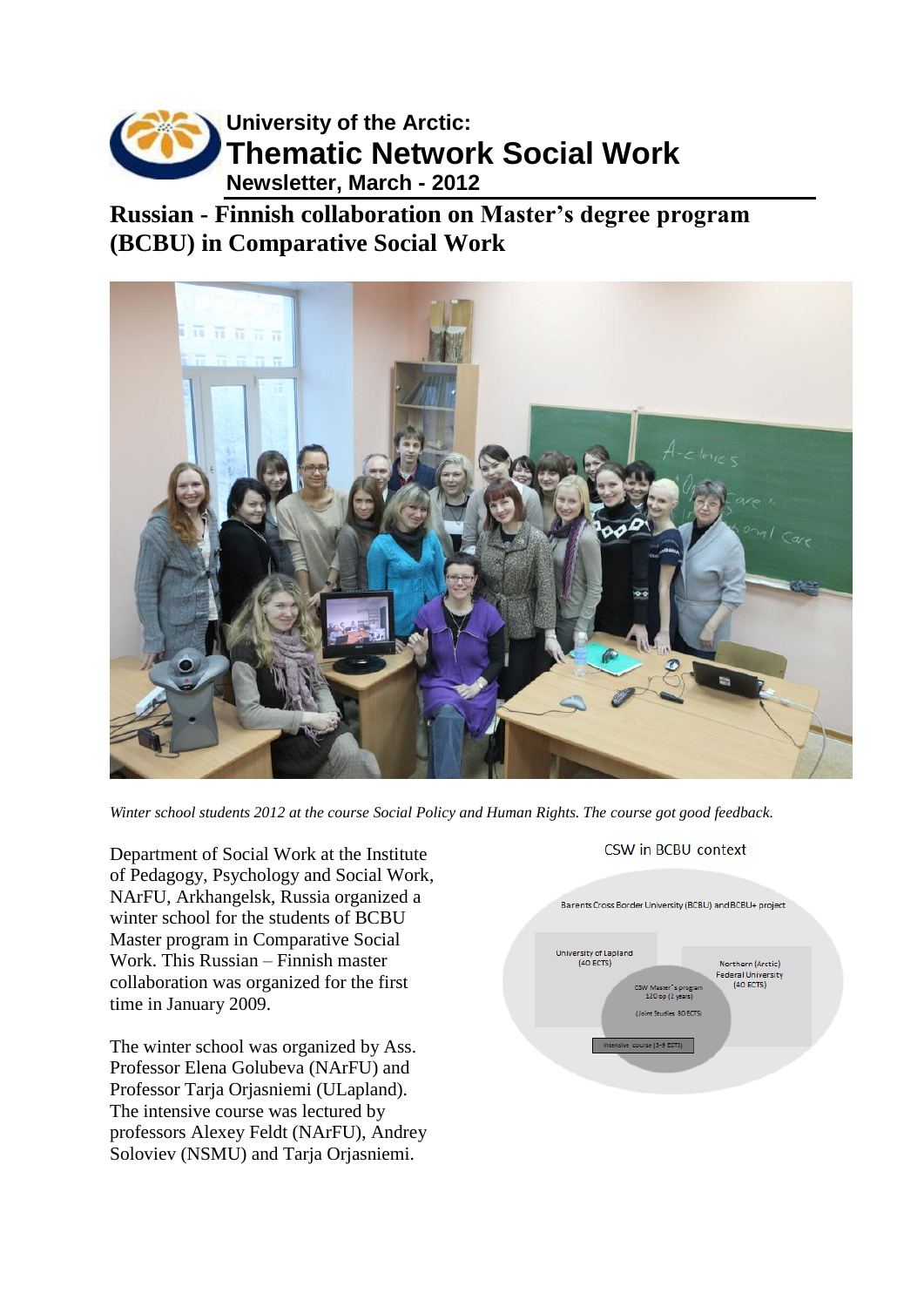There were 22 MA and BA students from University of Lapland (UL), Northern state Medical University (NSMU), Petrozavodsk University (PetrU), Murmansk Humanities State University (MSHU) and Northern (Arctic) Federal University (NArFU).

Lectures and seminars were held on-line for the students from UL. This new and unusual form of collaboration made the discussions very productive. Participants of the school discussed burning issues of social politics in Russia, Finland, Nepal, and Spain, and learned about social work in the context of these countries.

Learning outcomes were: 1) to learn the cultural, mental and social factors, which have effected on development of social policy of each country, 2) to understand different social policies and their challenges in the global context, 3) and to learn about the social policy as a frame of social work.

*(Text written by Tarja Orjasniemi, Finland)*

#### **Members of Thematic Network on Social Work in the UArctic meet in Arkhangelsk**

Associated professors Randi Haugland and Eva Carlsdotter Schjetne from the Faculty of Business and Social Work at Finnmark University College, Norway, visited NArFU, Arkhangelsk from February, 28 till March, 8.

They met with colleagues from the Institute of Pedagogy, Psychology and Social Work, to get acquainted, to discuss the current educational, social and research projects, to share common interests, to evaluate the current collaboration and to discuss future contacts and possibilities of collaboration.

The meeting was organized by Maria Lvova, UArctic Research Office (NArFU), and Lidia Kriulya, deputy director for

international cooperation at the Institute of Pedagogy, Psychology and Social Work, who also represents TNSW in the UArctic.



*Schjetne and Haugland with the VirCamp students Inga Zashikhina, Olga Sergeeva Tatiana Bogacnenko and Polina Golomidova*

Randi Haugland met 4 students of VirCamp Bachelor Course "Community Work in an International Perspective" (15 ects) and gave 4 hours workshop for them. The students commented that it was very useful to meet Randi in Arkhangelsk and to discuss face-to-face Community work issues.

There was organized a field visit to the kindergarten for children with special needs. It was meaningful to see the differences and commonalities in the approaches to Social Work with children.

Eva Carlsdotter Schjetne gave 20 hours of lectures on "Family Therapy" for the Bachelor level students of the Department of Social Work. Both, the teacher and the students were very inspired working together. Besides, the new knowledge that was given to the students, it was a great experience for them to practice their English language skills.

*(Text written by Lidia Kriulya, Russia)*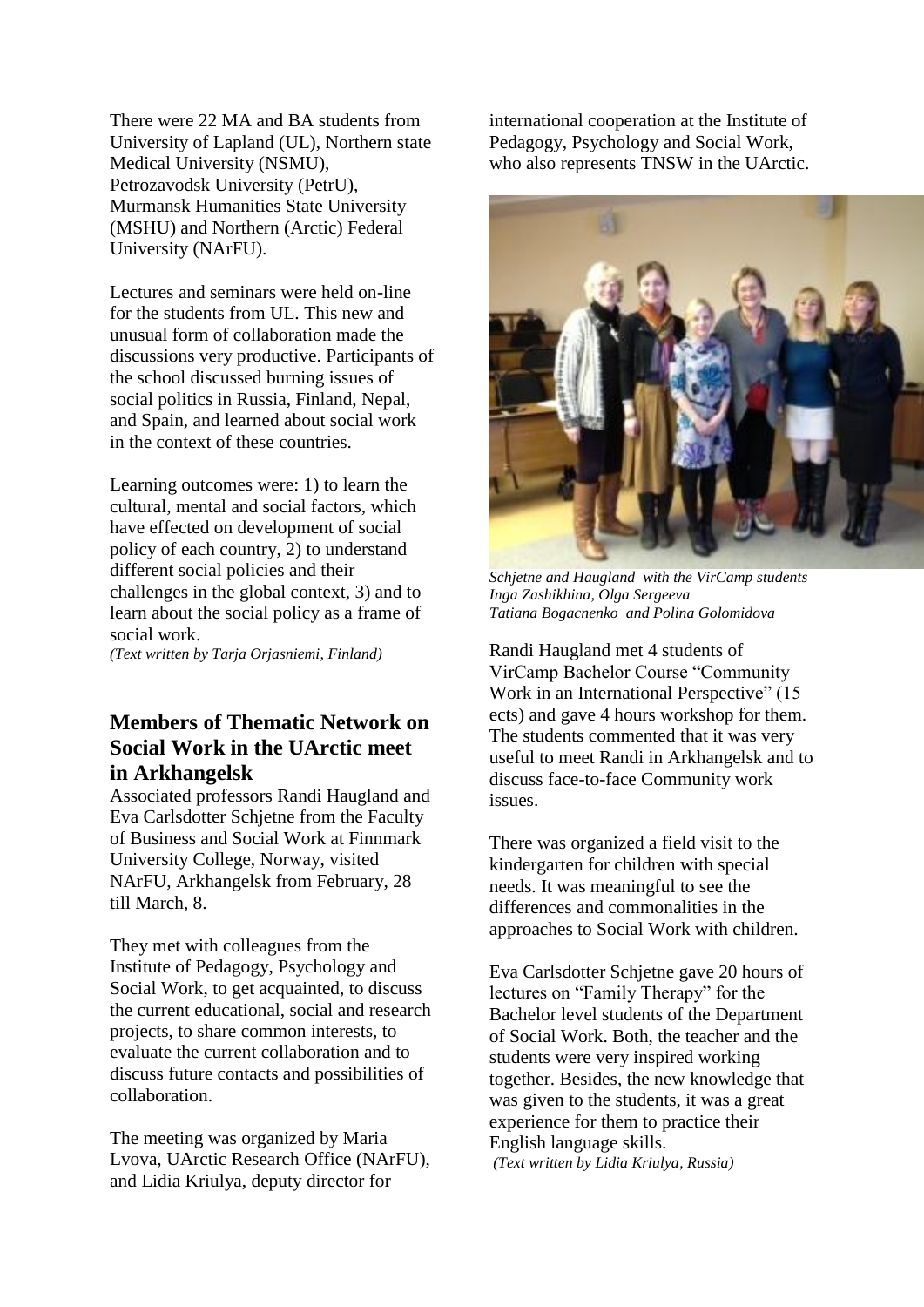# **Thematic Networks Meeting in Iceland, 2012**

The annual meeting of the Thematic Networks took place at the University of Akureyri in Iceland during January 11th - 14th, 2012. It was a joint meeting of Ma-Mawi, UArctic's Strategic Area leaders, and Thematic Network leaders. Representatives from all the 21 Thematic Networks attended and each gave a presentation on activities in 2011 and focused on the plans for 2012. Variety of activities take place through the different networks, conferences, research, publications and projects. The process of sharing information was very stimulating and useful.

All the networks can use the Arctic council working groups for fundraising. Tom Barry gave a talk about Arctic council working group (CAFF) and how the Thematic Networks can contribute to it. It seems like the Sustainable Development Working Group (SDWG) could be relevant for our thematic network on social work.

A seminar on building the fundraising capacity in Thematic Networks was presented. Maria Lvova UArctic Research Office (NARFU), Russia, gave an introduction to the new UArctic's Research Office role. The goal is threefold, i.e. to 1) give the University of Arctic members access to information about research opportunities and initiatives in the Arctic, 2) develop and follow up overall UArctic fundraising initiatives, and 3) follow up implementation of UArctic agreement with external research partners. Furthermore, the goal is to include UArctic Thematic Networks, UArctic Institutes, as well as UArctic members' competency into the work of other Arctic organizations.

Alexander Seryakov from Syktyvkar State University briefed on Russian funding. Russian Foundation for Basic Research (RFBR) supports initiative of projects by small scientific groups or researchers. Russian Foundation for the Humanities (RFH) finances different projects, i.e. 1) research projects carried out by research teams or individual researchers, 2) creation of IT system projects, 3) organization of scientific events, 4) publication of scientific works, 5) project expeditions and other field studies, 6) experimental laboratory, 7) scientific and restoration work. Seryakov advice to the networks is to start planning/actions/reporting early, combine EU and Russian funding and use a twin or zigzag funding scheme.

Øyvind Paasche from University of Bergen, Norway, gave an introduction to philanthropic fundraising. To be successful in that area his advice was that institutions should connect with people in new fields and learn to think "from outside-in". This approach will help fund research that otherwise wouldn't be funded.

Next meeting will be at Kilpisjärvi, Finland, in January 2013 and again in 2014 at a location yet to be decided. *(Text written by Thorhildur Egilsdottir, Iceland)*

#### **New Russian network member from Syktyvkar University**

Elena Tonkova, director of the Social Technologies Institute at the Syktyvkar State University, will become a new Russian member of the steering committee.

At the university there are students of social work, students of psychology and students of sports. The idea of mixing those branches is to create the interdisciplinary environment for study and research and, thus, to broaden the "angle" of the scientific outlook.

Elena Tonkova holds a PhD in philosophy of culture, and is now involved in projects and courses on political philosophy and social justice. She will be the mediator between the network and her institute.